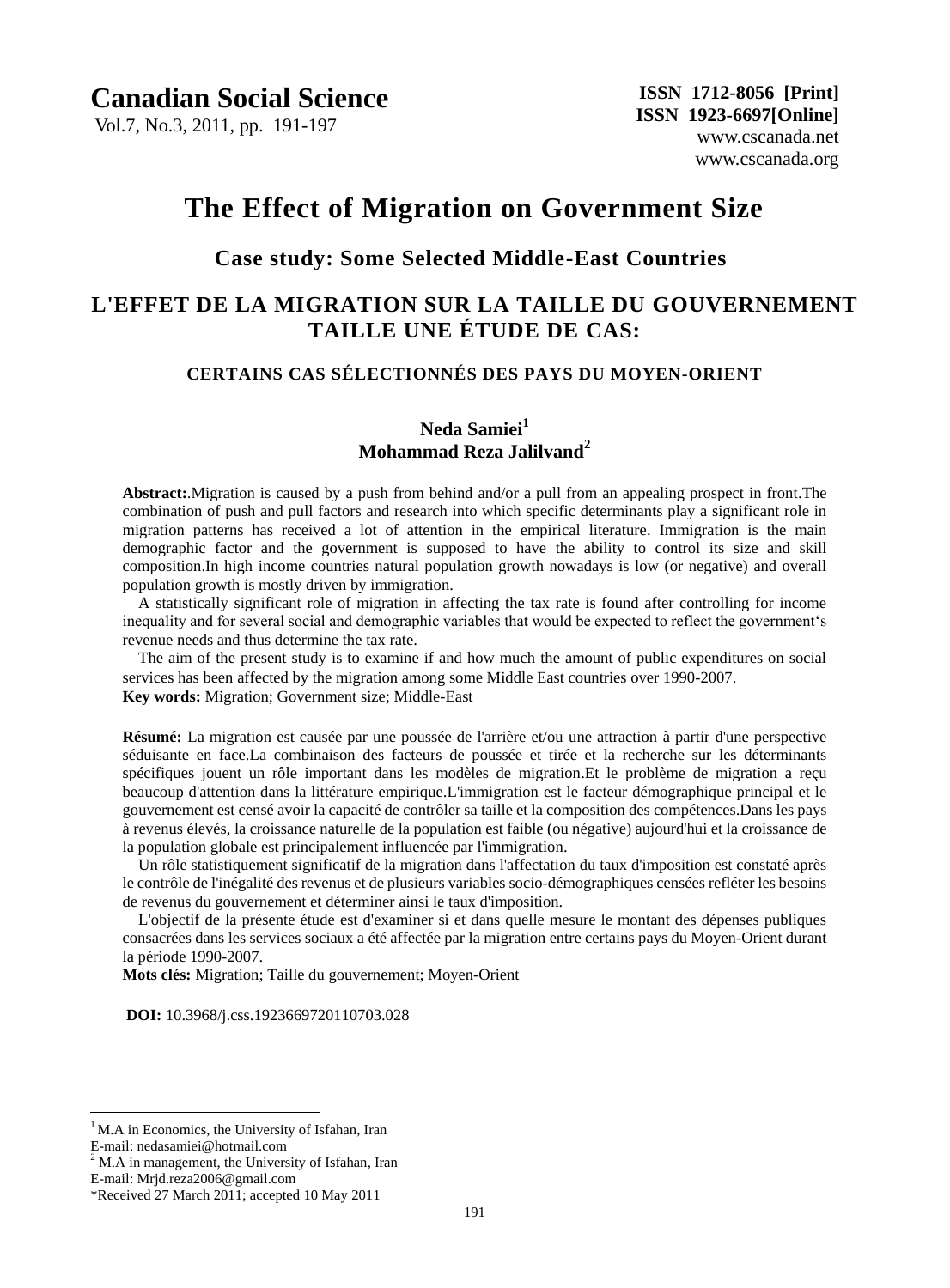### **INTRODUCTION**

There are many researchers and academics that identify the financial impact of immigration on governments .An important impact of immigration on the economics of host country is the amount of welfare services and other social benefits the immigrants use.Moreover, the level of social security is usually higher in the host countries than in origin countries and it is cause of immigration.This is called the "welfare magnet effect" (Borjas, 1999).

Immigration has important economic impacts on public services such as education and health, so that on average, immigrants contribute to the public finances more than the local population.By providing public goods and services for immigrants – especially services related to education, health care and law enforcement- to individuals residing, total government expenditure is increasing.Another factor that influences government size is income of immigrants and paid taxes.Because immigrates earn less than nation – born citizens, thus they pay a smaller ratio of their income as taxes (Orszag, 2007).

Immigration is an increasingly important determinant of population growth as the rate of natural increase declines due to relatively low birth rates and also it represents an increasing share of the labor force.Immigrants are needed to grow the labor force to support the retiring generation.They can gain higher wage by employment in higher income countries, therefore, Immigrants' families and, in some cases, the economies of their countries of origin may also benefit.Many countries have gained human capital through international migration that this educated labor force is different from country to country.

However, the economic impacts of immigration remain disputed largely because the negative effects of the brain drain need to be balanced against the potentially beneficial effects of remittances.

The economic impacts of immigration depend on the characteristics of the immigrants and of the economy of the migrant-receiving country.In theory, the net fiscal impacts of immigration are likely to depend on a range of factors: immigrants' age; their earnings; their eligibility for and take up of public services and benefits and the nature of the tax and transfer system, especially on the extent to which it redistributes income from high to low income earners.Everything else being equal, high skilled immigrants can expect to find works in higher-paying jobs and thus make a bigger net fiscal contribution than low-skilled immigrants (report of HOUSE OF LORDS, 2008).

Dustmann et al (2007) noted that the impacts of immigration can vary with and depend on: the skills mix of migrants and the native population; the capital structure of the receiving economy; and whether and how quickly the economy adjusts to immigration through, for example a change in capital, technology, and/or the output mix.

In addition, government policies toward migration have perhaps important effect on the size and direction of migration patterns as do economic, social and demographic forces.

Immigrants differ from natives in age, education, language, culture, region of residence, emigration, and fertility.These characteristics affect their own public-sector as well as the numbers and characteristics of their descendants who likewise affect the public sector.

The rest of the paper unfolds as follows.Section II discusses previous literature.Section III offers a brief review of relation between government size and immigration.Section IV presents the data, while Section V discusses the method.Section VI shows the results of the estimation method.Section VII presents the main results of the estimations and Section VIII offers some conclusions.

### **1. LITERATURE REVIEW**

Immigration played a crucial role in the politics leading to the creation of the modern welfare state.Over the last 15 years a substantial body of literature has accumulated on the topic of "immigration and the welfare state". Both immigration and the welfare state are subjects that are normally studied in various social science disciplines, primarily in economics, political science, and sociology.

Pedersen et al.(2004) have examined the determinants of immigration from 129 source countries into 27 OECD countries over the period 1990–2000.The study includes as predictors, among others, cultural and linguistic distance between source and destination country, networks, and a proxy for the generosity of the welfare regimes in the destination countries.They do not find clear evidence of a "welfare magnet" effect.A partial explanation for this lack of evidence could be the restrictive migration policies of many OECD countries since 1973.A study of asylum applications in Western European countries in the period 1993–2004 (Nærø, 2005) likewise fails to find a sorting of asylum seekers in accordance with welfare benefit levels.

Lindbeck (1995) attends to the way that "habits, norms, attitudes, and ethics" in Western societies could deviate from norms of certain groups of immigrants and that such groups could "be a threat to a generous welfare state".Such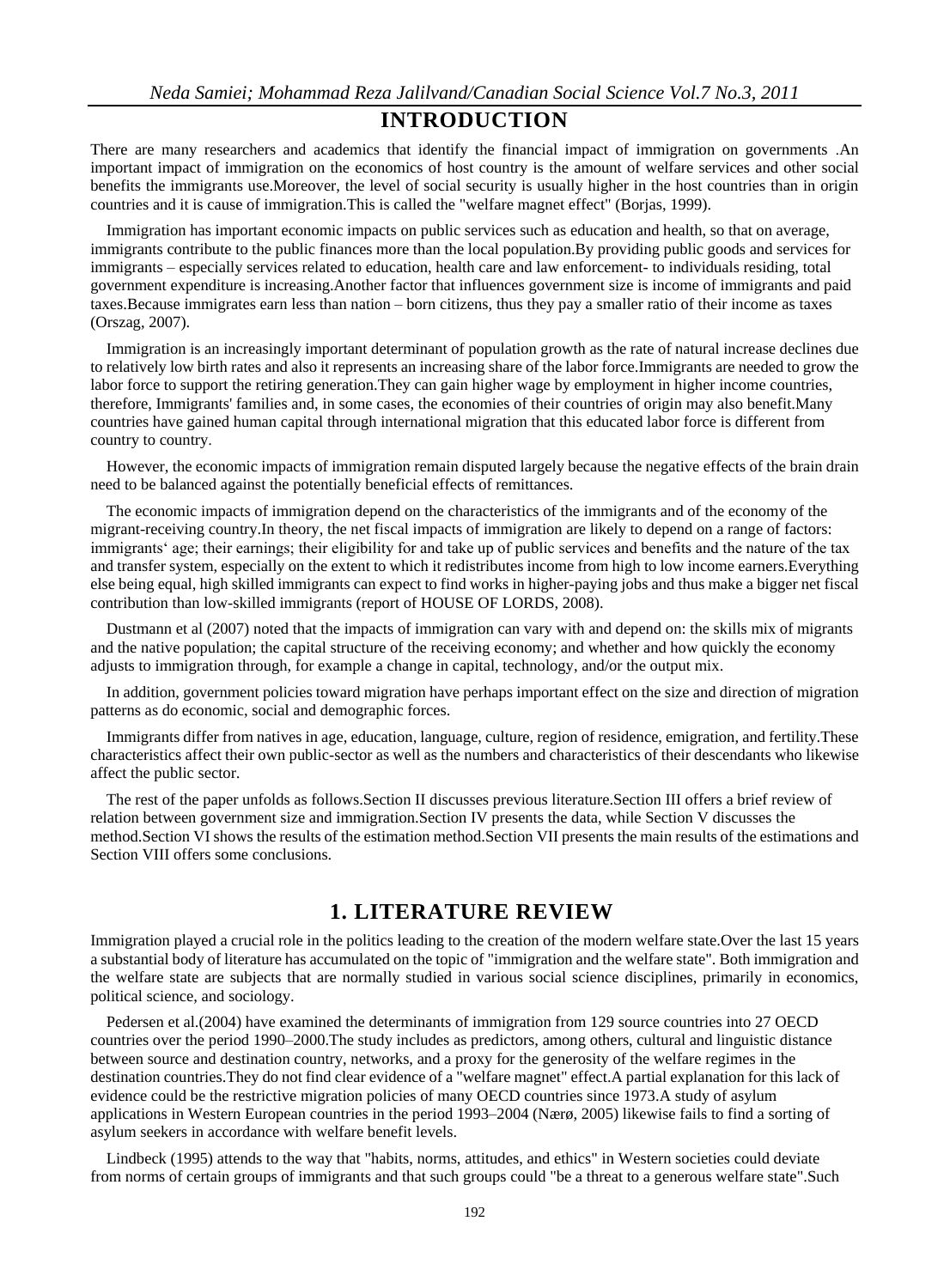#### *Neda Samiei; Mohammad Reza Jalilvand/Canadian Social Science Vol.7 No.3, 2011*

view on immigrants is aligned with the idea of Western states being "welfare magnets" for people from less-developed countries, an issue that is frequently raised in the immigration debate.Advocates of such views claim that immigrants would be negatively self-selected through the generosity of the public welfare system in the host country (see Borjas 1999 and Boeri et al.2002 for a discussion), which ultimately would erode the basis for state-sponsored welfare.

Parmenter (1990) and a growing number of other authors have recognized that assessing the economic welfare effects of immigration on the basis of changes in measures of income per capita of the post-immigration population can be misleading (see Parmenter & Peter 1991; Fel 1992; Peter 1993a, 1993b; Clarke & Ng 1993).Parmenter argues that in an ex-ante sense, the immigrants reveal their preferences by the act of choosing to migrate.That is, from their choice to migrate, we can infer that immigrants are better off than had they remained in their countries of origin.It is changes in the welfare of the residents which is the missing information necessary for the assessment of the welfare effects of immigration.If the residents' welfare increases, the welfare of the post immigration population unambiguously increases.If the residents' welfare declines, the effect of immigration on the population's welfare is ambiguous and depends on the magnitude of the decline and the relative weighting given to residents' and immigrants' welfare.

Alesina and Glaeser (2004) regard immigrants coming from Africa or Eastern Europe (pp.217–218) as the main threat to European-style welfare regimes.The focus is on the effect of immigration on the established welfare system.Certain groups of people with immigrant backgrounds might be in demand of other forms of publicly provided welfare than what is customary for the majority population.

One of the most important determinants of the economic impact of immigration is effect of immigration in the host country labor markets.This is done by comparing immigrant and native wages and employment in different regions and countries.The fiscal aspect of immigration has been modelled by Wildasin (1994), Razin and Sadka (1995), Gatsios et al.(1996) and Wellish and Walz (1998).In a neoclassical model, the real wage declines (e.g.Borjas, 1995).In the case of wage rigidity, immigration increases unemployment (Razin and Sadka, 1995).There are of course positive effects of immigration that my model will not address.Immigration can increase total remuneration to non-labor factors of production (Borjas, 1995).Immigration of unskilled labor reduces wage of unskilled workers and hence induces local workers to acquire skills, so upgrading of domestic labor in the skill profile of the population (Fuest and Thum, 2001.

Immigrants can contribute to tax revenue, in particular to solve or ameliorate demographic problems of social security (Storesletten, 2000; Hillman, 2002).Storesletten (2000) applies a calibrated general equilibrium overlapping generation model to demographic trends in the United States and demonstrates that selective immigration can resolve the fiscal problems associated with an aging population.Hillman (2002) shows that the impact of immigration on private consumption for individuals in the local population depends on the age, job situation and income so that preferences regarding immigration among voters in the local population differ because of how private consumption is affected.

Razin et al.(2002) define a model predicting a negative correlation between the size of the public sector (as determined by transfer redistributions and labor tax payments) and low-skilled immigrants—the cause of which is said to be a "fiscal leakage" to immigrants.

Böheim and Mayr (2005) propose a negative correlation between native preferences regarding public spending (transfer payments and expenditures on publicly provided goods) and low-skilled immigration—a result that they attribute to "anti-social sentiments".A study by Hopkins (2006) that analyzes data for cities and counties in the US over a period of 44 years finds some fluctuation in the impact of immigration on local public spending .

Hatton and Williamson (2000) find that per capita income and education levels in source countries have significant effects on migration.They also find that immigration into the US increases with the degree of income inequality in source countries.On the other hand, they find that factors like cultural affinity (language) and pure geographical distance are also important for immigration into the US.So is the size of the immigrant population from a particular source country already residing in the US, which indicates network or herding effects.

### **2. A RELATION BETWEEN GOVERNMENT SIZE AND IMMIGRATION**

A systematic account of the size of government in democratic countries includes at least three elements: 1) demand for government stem from attempts to coercively redistribute, as well as from demand for public services; 2) the supply of taxable activities; and 3) the distribution of political influence when influence and economic welfare are distinct (Tridmas and Winer, 2005).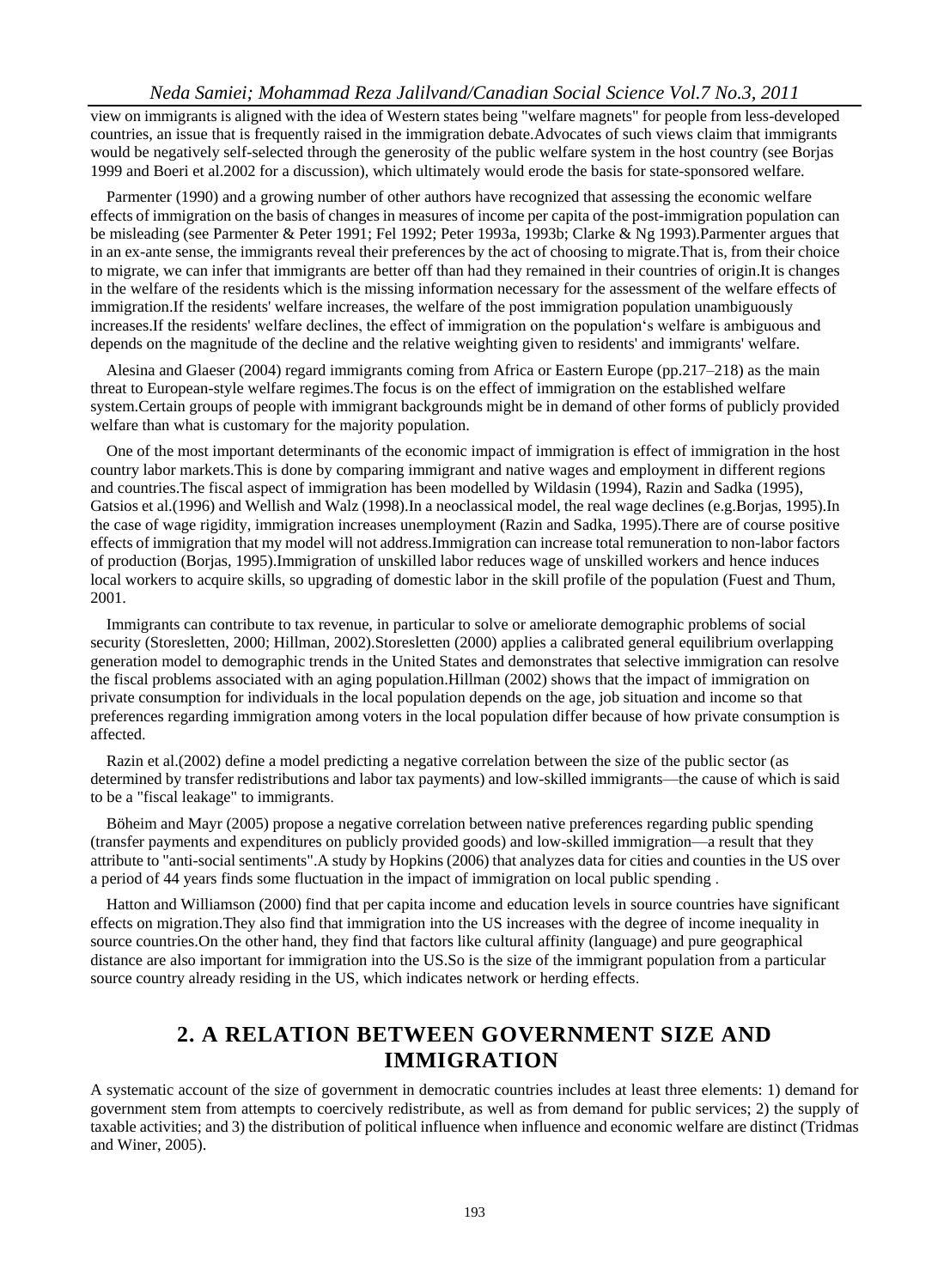*Neda Samiei; Mohammad Reza Jalilvand/Canadian Social Science Vol.7 No.3, 2011*

Researchs on the demand for government, including Wagner (1958), Peacock and Wiseman (1967), and Bird (1970), emphasized the role of income, urbanization, and war as determinants of the demand for public services.Immigration can effect on the demand for government indirectly.The impact of immigration can be considered under four heading:

- Unemployment and Wages
- Government Finances
- Ageing

 $\overline{a}$ 

• Population

Every 4 headline can influence the demand for government expenditure.Since immigration influences these 4 elements, also it can change the amount of government expenditure.Thereby, we entered the net immigration rate in the model and this relation except in countries that they have migratory people, should be negative.But this relation in countries that migration is entering to them is positive.

### **3. DATA**

The case of the study is selected Middle East countries, and used data are in five years intervals in  $1970-2005^3$ . Data of government size, population, labor female and urban rate have been obtained from World Development Indicators (WDI), net immigration is retrieved from www.NationalMaster.com and data of openness is from International Monetary Fund (IMF).

### **4. THE MODEL**

The main purpose of this study is to survey the impact of the net immigration on government public expenditure in the Middle East countries.

The specified model used in the study is the Mueller and Stratmann (2002).The model appears as follows:

Gov Size =  $\alpha$  +  $\beta$ 1 Log GDP +  $\beta$ 2 Open +  $\beta$ 3 Female +  $\beta$ 4 Urban+  $\beta$ 5 Pop-14 +  $\beta$ 6 Pop+65 +  $\beta$  7 Net Migration +  $\mu$ Where:

Gov Size which shows Government Size is General government final consumption expenditure (% of GDP).According to ‗Wagner's Law', for testing the relationship between size of government and national income, logarithm of GDP per capita is used.Such studies as Cameron (1978) and Rodrik (1998) present that international trade have an effect on the government size.We examined this hypothesis by including the ratio of imports plus exports to GDP (Open) in the equation.Following Kau and Rubin (1982, 1999) the fraction of the labor force that is female is included as a proxy of a country at the capability of raising tax revenue that show with Female.When the rate of labor female is raise, the amount of government expenditure is increased.

Another effective variable is the fraction of the population living in urban areas which is shown by Urban in the model.For showing the effect of population variables on the government expenditure, we consider the fractions of the population, which are under 14 (pop-14) and over 65 (pop+65), since they are two major groups that are particularly dependent on government transfers and outlays.

Another population variable is Net Migration which is measured by the ratio of net immigration in total population.We added this variable to the equation for examining the relationship between net immigration and size of government. At least μ is standard error so that it is  $\mu \sim \text{IID}(0, \frac{\sigma_{\mu}}{\mu})$ .

### **5. THE ESTIMATION METHOD**

In order to estimate the given model, the panel data method has been applied.The term panel data typically refers to data collected across units and over time.By combining time series of cross-section observations, panel data gives "more informative data, more variability, less co linearity among variables, more degrees of freedom and more efficiency" (Gujarati, 2004; 637).We have used F-test and Hausman tests in order to select the Fixed Effect or Random Effect Models.

<sup>&</sup>lt;sup>3</sup> Considered countries are Kuwait, Turkey, Oman, Qatar, Saudi Arabia, United Arab Emirates, Yemen, Iran, Israel, Jordan, Syrian Arab Republic, Egypt, Bahrain, and Libya.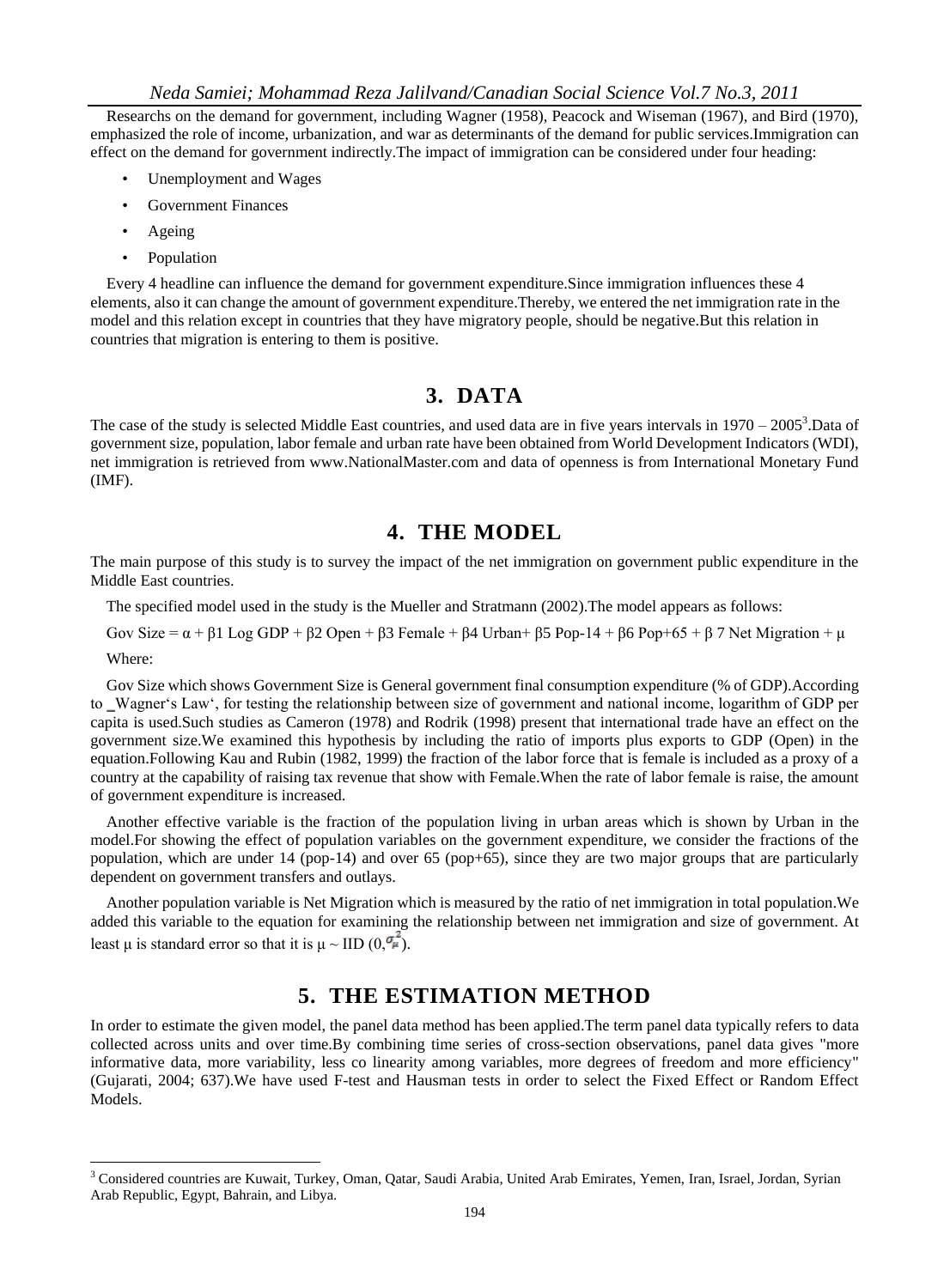The null hypothesis which shows there are no Period Fixed Effects in the data is not accepted for our model at significance level of 5 present.Therefore, the model cannot be estimated by the Pooled least squares method.In order to select Fixed Effects or Random Effects, and also to make sure reliable results are obtained, the Hausman test has been used.Hausman Test for Random Effects is based on comparing the slope estimates of Random Effects regression model and Fixed Effects regression model (Greene, 2003; 302; Wooldridge, 2002; 288).This test evaluates the null hypothesis, both of Fixed Effect and Random Effect estimators are consistent, but Random Effects estimators are more efficient (has smaller asymptotic variance) than Fixed Effects estimators.

Also the Hausman statistic from the test comparison, confirm the consistency of the coefficients estimated by both Fixed and Random Effects.Based on the assumption that Random Effects are more efficient in comparison to Fixed Effects at significance level of 5 present, the former is chosen.Thus the Random Effects model is preferred to the Fixed Effects model.

### **6. OBTAINED RESULTS**

Table 1 shows the estimated results of GLS regression.We know that an increase in the amount of national income, rise the government expenditure.As obtained results, one percent rising at the logarithm of GDP per capita causes a rise of 8.02 present in the general government final consumption expenditure rate.Thus, this is consistent to the theory that an economic size growth will cause a rise in the government expenditure.

According to the obtained result, one percent increase in urban rate increase the amount of the government size about 0.20 percent.When urban rate is increasing, people who live in cities need to public services like safety and security, education and insurance more than.Therefore the size of the government will increase.

A growth of one unit in the population that they are under 14 years will result into a 0.83 unit rise in government size.This can be due to the assumption that this people need more government protection like education and on the other hand they will be future force labor.So their dependency on government is very high.The results obtained by this research reveal that there is significant negative relationship between net immigration rate and the government size.Because these countries are developing countries and their people are migratory.The increase of one unit in the net immigration rate leads to a decrease of 0.21 present government size.This result is according to theory, because net immigration rate is the population variables that can effects on the government expenditure.In these countries that people are going out, who needs job, security and insurance, government expenditure must be decreasing and it is according to estimate result.

In this case, other variables including female labor, population over 65 years and openness aren't statistically significant and don't have effect on the government size.

| -<br>Dependent Variable: Government Size   |                                                      |           |          |             |                          |              |  |
|--------------------------------------------|------------------------------------------------------|-----------|----------|-------------|--------------------------|--------------|--|
| Random-effects GLS regression              |                                                      |           |          |             | Number of $obs = 84$     |              |  |
| Group variable: Some middle East countries |                                                      |           |          |             | Number of groups $= 16$  |              |  |
| within $= 0.1227$<br>$R-sq$ :              |                                                      |           |          |             | Obs per group: $min = 3$ |              |  |
| between $= 0.8602$                         |                                                      |           |          | $avg = 5.3$ |                          |              |  |
| overall $= 0.5489$                         |                                                      |           |          | $max = 6$   |                          |              |  |
| Random effects u_i ~ Gaussian              |                                                      |           |          |             | Wald $chi2(7) = 92.47$   |              |  |
| Corr $(u_i, X) = 0$                        |                                                      |           |          |             | $Prob > chi2 = 0.0000$   |              |  |
| Government Size                            | Co ef                                                | Std. Err. | Z        | P > z       | 95% Conf. Interval ]     |              |  |
| Pop14                                      | 0.8332284                                            | 0.1154828 | 7.22     | 0.000       | 0.6068862                | 1.05957      |  |
| Pop65                                      | 0.382901                                             | 0.4084794 | 0.94     | 0.34        | $-0.417704$              | 1.183506     |  |
| Urban                                      | 0.2030797                                            | 0.0546496 | 3.72     | 0.000       | 0.0959685                | 0.3101909    |  |
| Woman                                      | 0.1446006                                            | 0.1341232 | 1.08     | 0.281       | $-0.118276$              | 0.4074772    |  |
| <b>Openness</b>                            | 0.0072086                                            | 0.0205834 | 0.35     | 0.726       | $-0.0331341$             | 0.0475514    |  |
| Log GDP per                                | 8.020812                                             | 2.437541  | 3.29     | 0.001       | 3.24332                  | 12.7983      |  |
| Net Migration                              | $-0.2135295$                                         | 0.0825755 | $-2.59$  | 0.010       | $-0.3753745$             | $-0.0516845$ |  |
| cons                                       | $-59.42503$                                          | 11.99703  | $-4.95$  | 0.000       | $-82.93877$              | $-35.91129$  |  |
|                                            | Sigma _u                                             |           | $\theta$ |             |                          |              |  |
|                                            | 3.8614262<br>$Sigma_e$                               |           |          |             |                          |              |  |
|                                            | rho<br>(fraction of variance due to u i)<br>$\Omega$ |           |          |             |                          |              |  |

**Table 1: The Estimated Results of Government Size and Migration**

Source: research computation.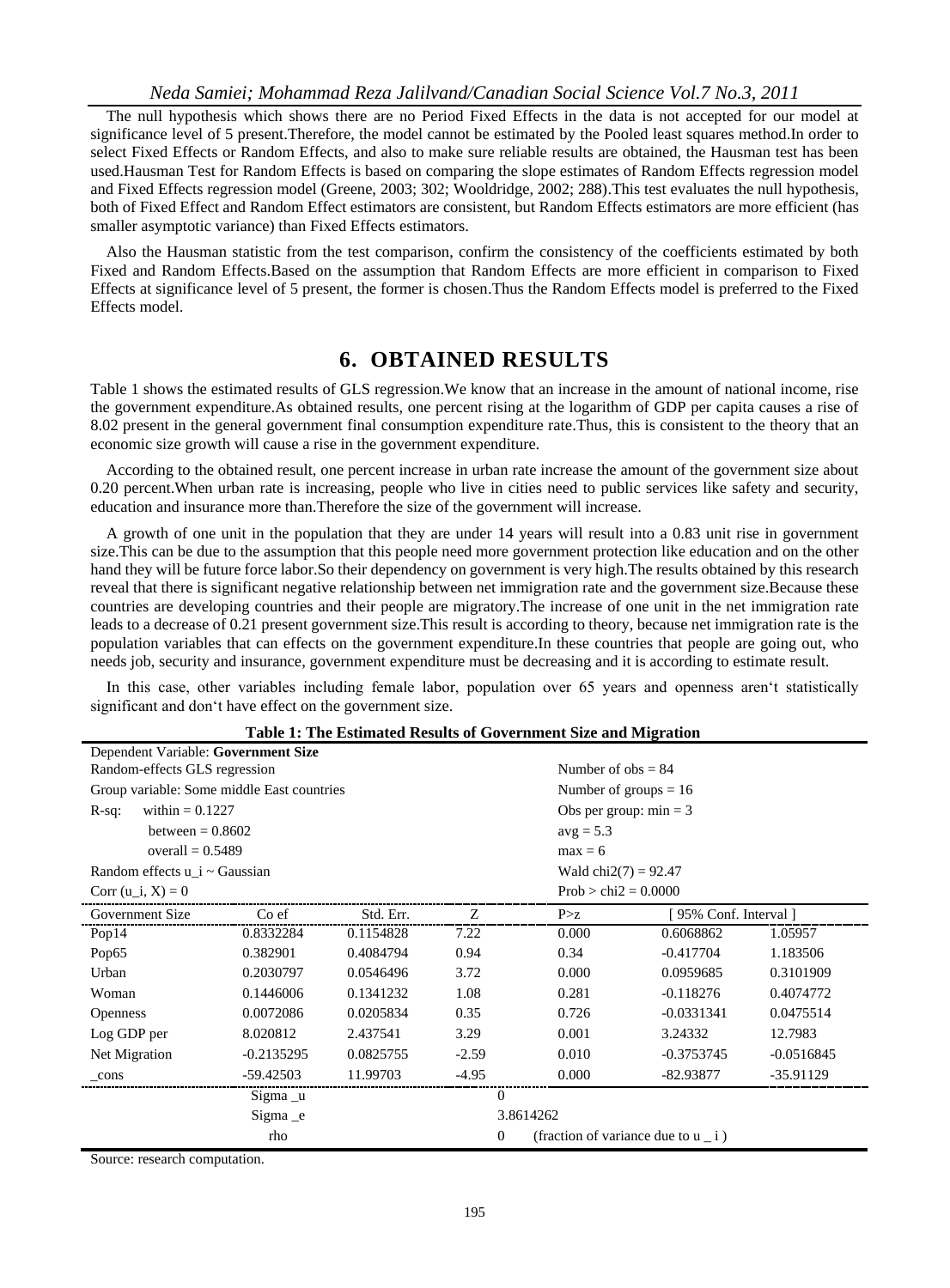### **CONCLUSION**

In this paper we have estimated the effect of immigration on the government expenditure in some selected Middle East countries. The estimated coefficient of the ratio of net migration to population is negative, because almost of this countries are developing countries; therefore, people want to immigrate to developed countries or countries with higher wage payment. According to the obtained results, immigrants can affect on the labor market, public services such as education and health, welfare and population growth and all of these elements influence on demand for government expenditure. Exiting people of countries decrease the size of government as estimation results show that an increase in the migrants that exit their home countries, size of government decrease 0.21present.

#### **REFERENCES**

Alesina, A. F., Glaeser, E. L. (2004). *Fighting Poverty in the US and Europe: A World of Difference.* Oxford, Oxford University Press.

Bird, R. (1970). *The growth of Government Spending in Canada*. Canadian Tax Foundation, Toronto.

- Boeri, T., Hanson, G. and McCormick, B. (Eds.). (2002). *Immigration Policy and the Welfare System.* Oxford: Oxford University Press.
- Böheim, R. and Mayr, K. (2005). Immigration and Public Spending. *IZA Discussion Papers No. 1834.*

Borjas, G.J. (1995). The Economic Benefits from Immigration. *Journal of Economic Perspectives, 9*, 3-22.

Borjas, G.J. (1999). Immigration and Welfare Magnets. *Journal of Labor Economics, 17*, 607-637.

- Borjas, G.J. (2003). Welfare reform, labor supply, and health insurance in the immigrant population. *Journal of Health Economics, 22*, 933-958.
- Clarke, H., Y.K. Ng. (1993). Immigration and Economic Welfare: Resource and Environmental Aspects. *Economic Record, 69*(206), 259-273.
- D'Amuri, F., G. Ottaviano, Giovanni, P. (2009). The Labor Market Impact of Immigration in Western Germany in the 1990s. *European Economic Review, 10*(002).
- Dustmann et al, (2007). A Study of Migrant Workers and the National Minimum Wage and Enforcement Issues that Arise. Low Pay Commission, 159-161.
- Feinleib, J., Warner, D. (2005). The Impact of Immigration on Social Security and the National Economy. *Social Security Advisory Board ISSUE BRIEF.*
- Fel, G. (1992). *The Economic Impact of Immigration in Australia* (DPhil thesis). Hertford College, University of Oxford.
- Fuest, C., Thum, M. (2001). Immigration and Skill Formation in Unionized Labor Markets. *European Journal of Political Economy, 17*, 557-573.
- Gatsios, K., Hatzipanayotou, P., Michael, M.S. (1996). International Migration, Welfare and the Provision of Public Goods. *CEPR Discussion Paper No 1500*. Centre for Economic Policy Research, London.
- Gerdes, C. (2009). *The Impact of Immigration on the Size of Government: Empirical Evidence from Danish Municipalities*. APSA meeting in Toronto, Canada. 12
- Greene, William H. (2003). *Econometric Analysis* (5th Edition). New Jersey: Prentice Hall, Inc.
- Gujarati, Damodar N. (2004). *Basic Econometrics* (4th Edition). New York, McGraw-Hill.
- Hatton, T., Williamson, J.G. (2000). What Fundamentals drive world migration? National Bureau of Economic Research, Cambridge MA. *NBER Working Paper, 9159*.
- Hillman, A.L. (2002). Immigration and Intergenerational Transfers. In Siebert, H. (Ed.), *Economic Policies of Aging Societies* (pp. 213-226)*.* Berlin: Springer.
- Hopkins, D. J. (2006). *All Local Politics are National: How Salient National Issues Shape Diversity's Local Impacts* (Dissertation Paper). Harvard University.
- House of Lords. (2007, 08). *The Economic Impact of Immigration* (Volume I: Report. HL Paper 82-I). Published by the Authority of the House of Lords Select Committee on Economic Affairs. London: The Stationery Office Limited.